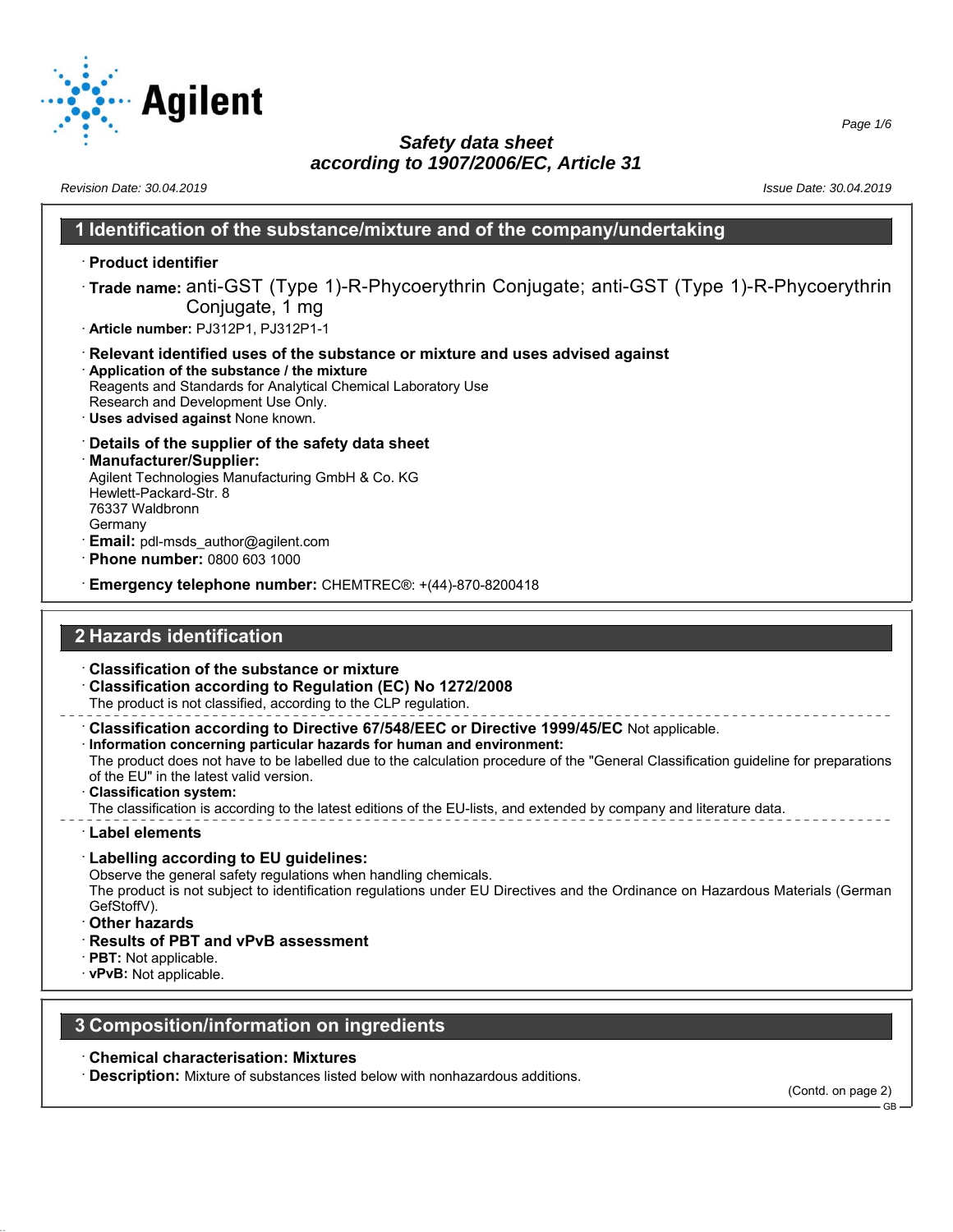*Revision Date: 30.04.2019 Issue Date: 30.04.2019*

**Trade name:** anti-GST (Type 1)-R-Phycoerythrin Conjugate; anti-GST (Type 1)-R-Phycoerythrin Conjugate, 1 mg

(Contd. of page 1)

· **Dangerous components:** Void

· **Additional information:** For the wording of the listed hazard phrases refer to section 16.

#### **4 First aid measures**

- · **Description of first aid measures**
- · **General information:** No special measures required.
- · **After inhalation:** Supply fresh air; consult doctor in case of complaints.
- · **After skin contact:** Generally the product does not irritate the skin.
- · **After eye contact:** Rinse opened eye for several minutes under running water.
- · **After swallowing:** If symptoms persist consult doctor.

· **Information for doctor:**

- · **Most important symptoms and effects, both acute and delayed** No further relevant information available.
- · **Indication of any immediate medical attention and special treatment needed** No further relevant information available.

#### **5 Firefighting measures**

- · **Extinguishing media**
- · **Suitable extinguishing agents:** Use fire extinguishing methods suitable to surrounding conditions.
- · **Special hazards arising from the substance or mixture** No further relevant information available.
- · **Advice for firefighters**
- Protective equipment: No special measures required.

#### **6 Accidental release measures**

- · **Personal precautions, protective equipment and emergency procedures** Wear protective gloves / eye protection / face protection.
- **Environmental precautions:** Dilute with plenty of water.
- · **Methods and material for containment and cleaning up:**
- Absorb with liquid-binding material (sand, diatomite, acid binders, universal binders, sawdust).
- **Reference to other sections**
- See Section 7 for information on safe handling.

See Section 8 for information on personal protection equipment.

See Section 13 for disposal information.

# **7 Handling and storage**

- · **Handling:**
- · **Precautions for safe handling** Wear protective gloves / eye protection / face protection.
- · **Information about fire and explosion protection:** No special measures required.
- · **Conditions for safe storage, including any incompatibilities**
- · **Storage:**
- · **Requirements to be met by storerooms and receptacles:** No special requirements.
- · **Information about storage in one common storage facility:** Not required.
- · **Further information about storage conditions:** None.

(Contd. on page 3)

GB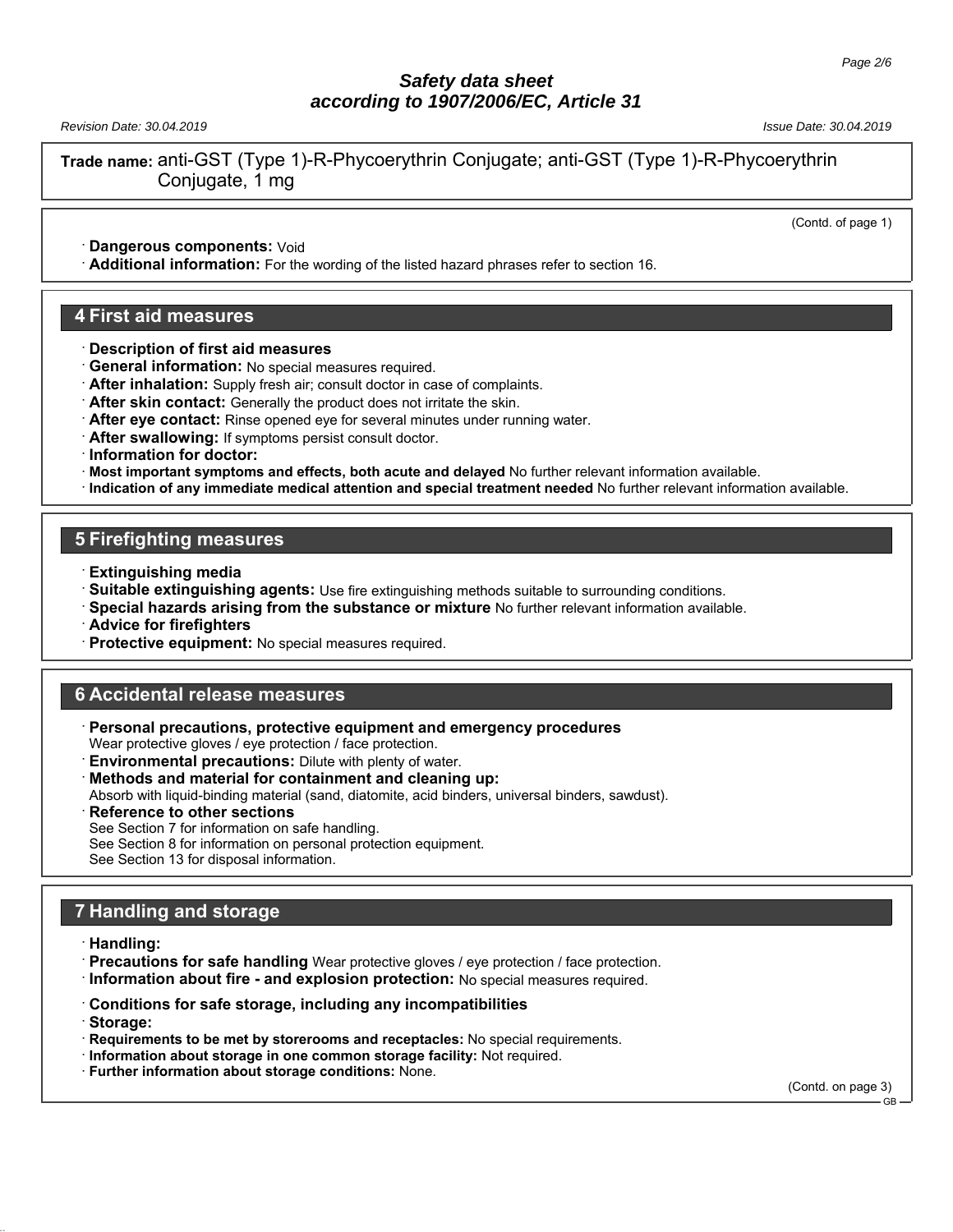*Revision Date: 30.04.2019 Issue Date: 30.04.2019*

**Trade name:** anti-GST (Type 1)-R-Phycoerythrin Conjugate; anti-GST (Type 1)-R-Phycoerythrin Conjugate, 1 mg

(Contd. of page 2)

· **Specific end use(s)** No further relevant information available.

#### **8 Exposure controls/personal protection**

· **Additional information about design of technical facilities:** No further data; see item 7.

#### · **Control parameters**

· **Ingredients with limit values that require monitoring at the workplace:**

The product does not contain any relevant quantities of materials with critical values that have to be monitored at the workplace. · **Additional information:** The lists valid during the making were used as basis.

#### · **Exposure controls**

- · **Personal protective equipment:**
- · **General protective and hygienic measures:** The usual precautionary measures are to be adhered to when handling chemicals.
- · **Respiratory protection:** Not required.
- · **Protection of hands:**
- Wear protective gloves.

The glove material has to be impermeable and resistant to the product/ the substance/ the preparation.

Selection of the glove material on consideration of the penetration times, rates of diffusion and the degradation

- · **Material of gloves** Wear suitable gloves.
- · **Penetration time of glove material** The exact break through time has to be found out by the manufacturer of the protective gloves and has to be observed.
- **Eye protection:** Wear eye protection / face protection.

| 9 Physical and chemical properties                    |                                               |                                  |
|-------------------------------------------------------|-----------------------------------------------|----------------------------------|
| Information on basic physical and chemical properties |                                               |                                  |
| <b>General Information</b>                            |                                               |                                  |
| · Appearance:                                         |                                               |                                  |
| Form:                                                 | Liquid                                        |                                  |
| Colour:                                               | Red                                           |                                  |
| · Odour:                                              | <b>Odourless</b>                              |                                  |
| Odour threshold:                                      | Not determined.                               |                                  |
| $\cdot$ pH-value at 20 °C:                            | 8.2                                           |                                  |
| <b>Change in condition</b>                            |                                               |                                  |
| Melting point/freezing point:                         | Undetermined.                                 |                                  |
| Initial boiling point and boiling range:              | 100 $\degree$ C                               |                                  |
| · Flash point:                                        | Not applicable.                               |                                  |
| · Flammability (solid, gas):                          | Not applicable.                               |                                  |
| Decomposition temperature:                            | Not determined.                               |                                  |
| Auto-ignition temperature:                            | Product is not selfigniting.                  |                                  |
| <b>Explosive properties:</b>                          | Product does not present an explosion hazard. |                                  |
| <b>Explosion limits:</b>                              |                                               |                                  |
| Lower:                                                | Not determined.                               |                                  |
| Upper:                                                | Not determined.                               |                                  |
|                                                       |                                               | (Contd. on page 4)<br>$-$ GR $-$ |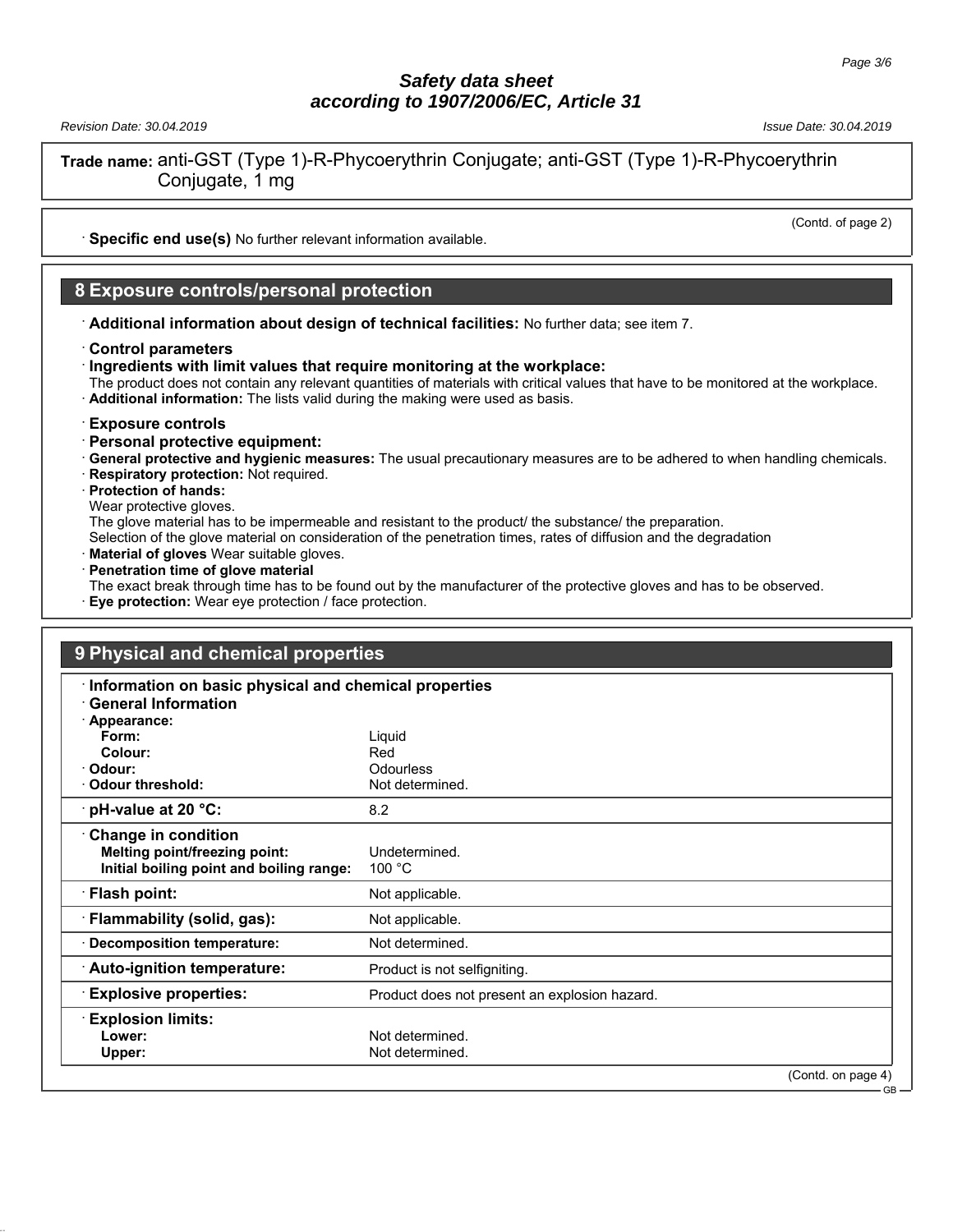*Revision Date: 30.04.2019 Issue Date: 30.04.2019*

# **Trade name:** anti-GST (Type 1)-R-Phycoerythrin Conjugate; anti-GST (Type 1)-R-Phycoerythrin Conjugate, 1 mg

|                                                           |                                            | (Contd. of page 3) |
|-----------------------------------------------------------|--------------------------------------------|--------------------|
| Vapour pressure at 20 °C:                                 | 23 hPa                                     |                    |
| Density:                                                  | Not determined.                            |                    |
| · Relative density                                        | Not determined.                            |                    |
| · Vapour density                                          | Not determined.                            |                    |
| <b>Evaporation rate</b>                                   | Not determined.                            |                    |
| Solubility in / Miscibility with                          |                                            |                    |
| water:                                                    | Fully miscible.                            |                    |
| · Partition coefficient: n-octanol/water: Not determined. |                                            |                    |
| $\cdot$ Viscosity:                                        |                                            |                    |
| Dynamic:                                                  | Not determined.                            |                    |
| Kinematic:                                                | Not determined.                            |                    |
| · Solvent content:                                        |                                            |                    |
| Water:                                                    | 98.9%                                      |                    |
| Other information                                         | No further relevant information available. |                    |

# **10 Stability and reactivity**

· **Reactivity** No further relevant information available.

- · **Chemical stability**
- · **Thermal decomposition / conditions to be avoided:** No decomposition if used according to specifications.
- · **Possibility of hazardous reactions** No dangerous reactions known.
- · **Conditions to avoid** No further relevant information available.
- · **Incompatible materials:** No further relevant information available.
- · **Hazardous decomposition products:** No dangerous decomposition products known.

# **11 Toxicological information**

- · **Information on toxicological effects**
- · **Acute toxicity** Based on available data, the classification criteria are not met.
- · **Primary irritant effect:**
- · **Skin corrosion/irritation** Based on available data, the classification criteria are not met.
- · **Serious eye damage/irritation** Based on available data, the classification criteria are not met.
- · **Respiratory or skin sensitisation** Based on available data, the classification criteria are not met.
- · **CMR effects (carcinogenity, mutagenicity and toxicity for reproduction)**
- · **Germ cell mutagenicity** Based on available data, the classification criteria are not met.
- · **Carcinogenicity** Based on available data, the classification criteria are not met.
- · **Reproductive toxicity** Based on available data, the classification criteria are not met.
- · **STOT-single exposure** Based on available data, the classification criteria are not met.
- · **STOT-repeated exposure** Based on available data, the classification criteria are not met.
- Aspiration hazard Based on available data, the classification criteria are not met.

 GB (Contd. on page 5)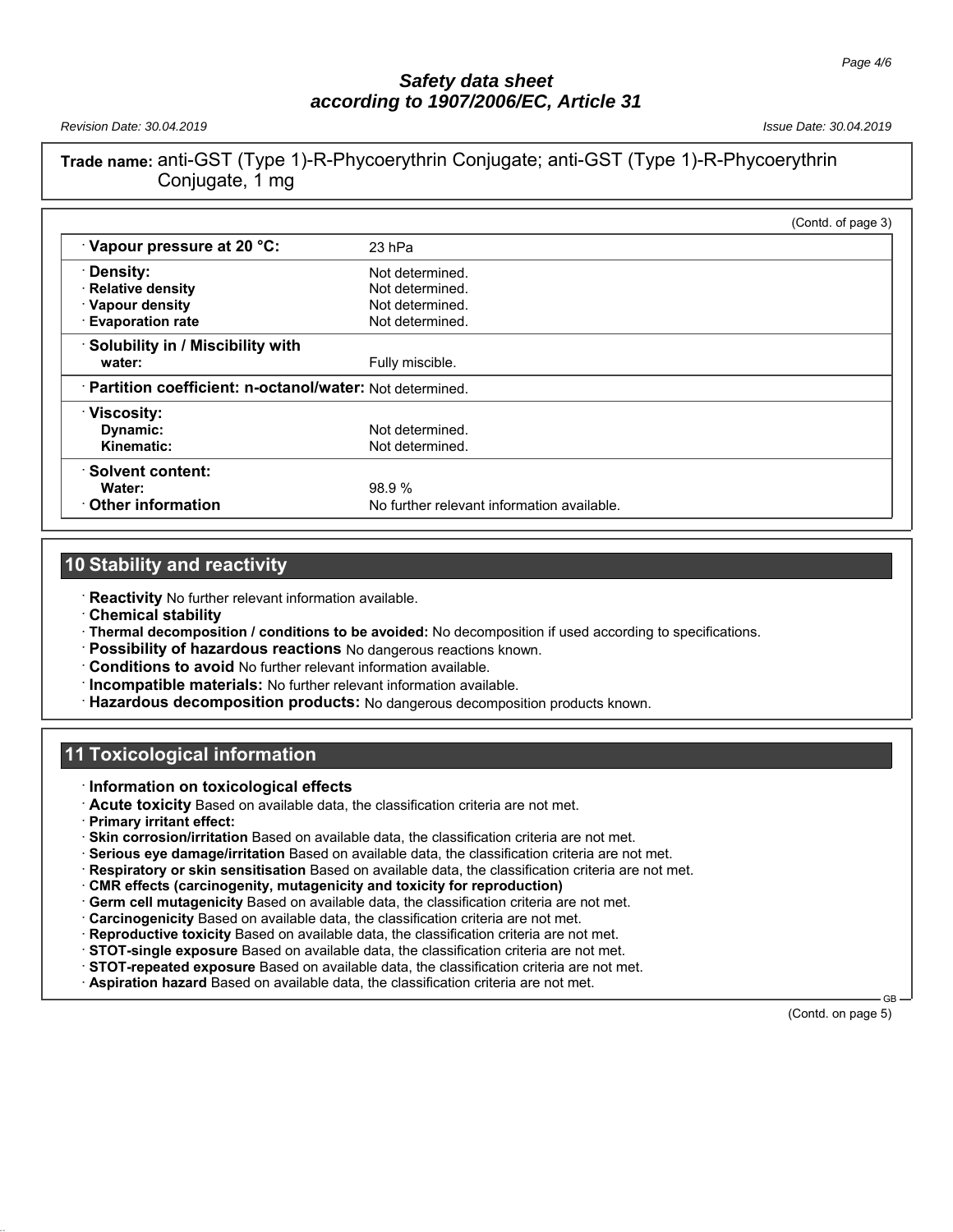*Revision Date: 30.04.2019 Issue Date: 30.04.2019*

**Trade name:** anti-GST (Type 1)-R-Phycoerythrin Conjugate; anti-GST (Type 1)-R-Phycoerythrin Conjugate, 1 mg

(Contd. of page 4)

#### **12 Ecological information**

- · **Toxicity**
- · **Aquatic toxicity:** No further relevant information available.
- · **Persistence and degradability** No further relevant information available.
- · **Behaviour in environmental systems:**
- · **Bioaccumulative potential** No further relevant information available.
- · **Mobility in soil** No further relevant information available.
- · **Additional ecological information:**
- · **General notes:** Not hazardous for water.
- · **Results of PBT and vPvB assessment**
- · **PBT:** Not applicable.
- · **vPvB:** Not applicable.
- · **Other adverse effects** No further relevant information available.

#### **13 Disposal considerations**

- · **Waste treatment methods**
- · **Recommendation** Dispose of contents/container in accordance with local/regional/national/international regulations.
- · **Uncleaned packaging:**
- · **Recommendation:** Disposal must be made according to official regulations.
- · **Recommended cleansing agents:** Water, if necessary together with cleansing agents.

| <b>14 Transport information</b>                                              |                 |                    |
|------------------------------------------------------------------------------|-----------------|--------------------|
| Not Regulated, De minimis Quantities                                         |                 |                    |
| · UN-Number<br><b>ADR, ADN, IMDG, IATA</b>                                   | not regulated   |                    |
| · UN proper shipping name<br><b>ADR, ADN, IMDG, IATA</b>                     | not regulated   |                    |
| Transport hazard class(es)                                                   |                 |                    |
| ADR, ADN, IMDG, IATA<br><b>Class</b>                                         | not regulated   |                    |
| · Packing group<br><b>ADR, IMDG, IATA</b>                                    | not regulated   |                    |
| <b>Environmental hazards:</b><br><b>Marine pollutant:</b>                    | No.             |                    |
| Special precautions for user                                                 | Not applicable. |                    |
| <b>Transport in bulk according to Annex II of Marpol and</b><br>the IBC Code | Not applicable. |                    |
|                                                                              |                 | (Contd. on page 6) |